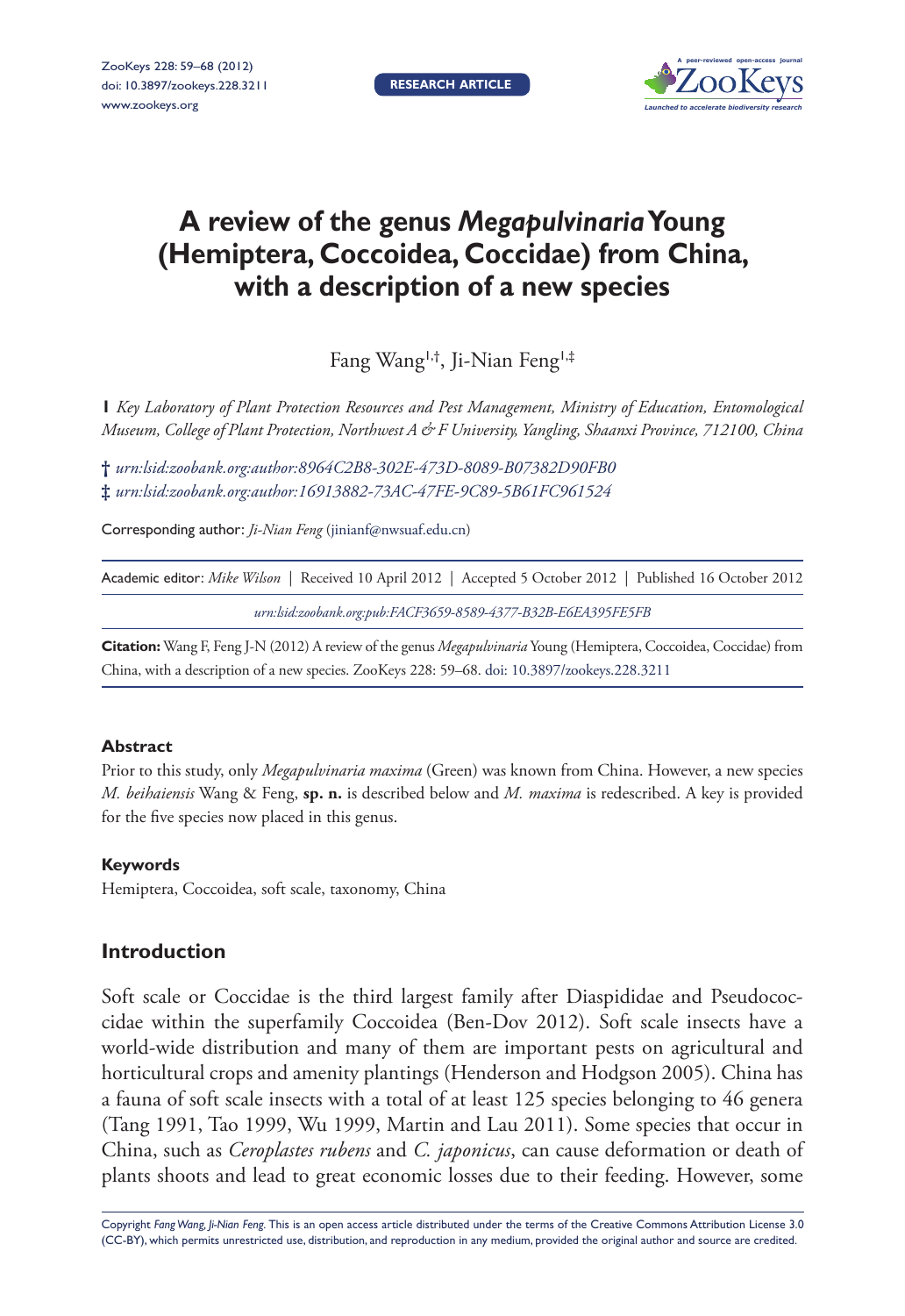species present in China can be considered beneficial, such as *Ericerus pela*, whose wax provides an important raw material for many industries (Tang 1991).

The genus *Megapulvinaria* was erected by Young (1982), with *Pulvinaria maxima* Green, 1904 as its type species, and belongs to the tribe Pulvinariini, subfamily Coccinae. Three more species *M. burkilli* (Green, 1908), *M. orientalis* (Reyne, 1963) and *M. maskelli* (Olliff, 1891) have been subsequently added (Avasthi and Shafee 1991, Ben-Dov 1993, Hodgson 1994).

Previously, only *M. maxima* was known from China but a new species has now been discovered. The adult female of *M. maxima* is redescribed, the adult female of the new species *M. beihaiensis* Wang & Feng sp. n. is described and a key is provided for separation of the five species now known in this genus.

#### **Materials and methods**

Specimens were slide mounted using the method recommended by Hodgson and Henderson (2000). The morphological terminology of the mounted specimens used in the descriptions mainly follows Hodgson (1994). Characters were examined under a Nikon microscope. Illustrations were drawn from mounted adult female specimens, with the dorsum depicted on the left side and the venter on the right side, and with enlargements of important characters shown around the main illustration. All measurements were given in micrometers  $(\mu m)$  or millimeters  $(mm)$ .

All specimens are deposited in the Entomological Museum of Northwest A & F University, Yangling, Shaanxi, China (NWAFU).

## **Checklist of known species of the genus** *Megapulvinaria* **Young**

*Megapulvinaria maxima* (Green, 1904); China (Guangxi, Yunnan, Taiwan), Thailand, India, Indonesia, Philippines, Sri Lanka, Vietnam, Papua New Guinea, Chuuk Islands. *Megapulvinaria burkilli* (Green, 1908); India. *Megapulvinaria orientalis* (Reyne, 1963); Thailand. *Megapulvinaria maskelli* (Olliff, 1891); Australia. *Megapulvinaria beihaiensis* sp. n.; China (Guangxi).

#### **Taxonomy**

# **Genus** *Megapulvinaria* **Young, 1982** <http://species-id.net/wiki/Megapulvinaria>

*Megapulvinaria* Young, 1982: 162. Type species: *Pulvinaria maxima* Green, 1904. By original designation and monotype.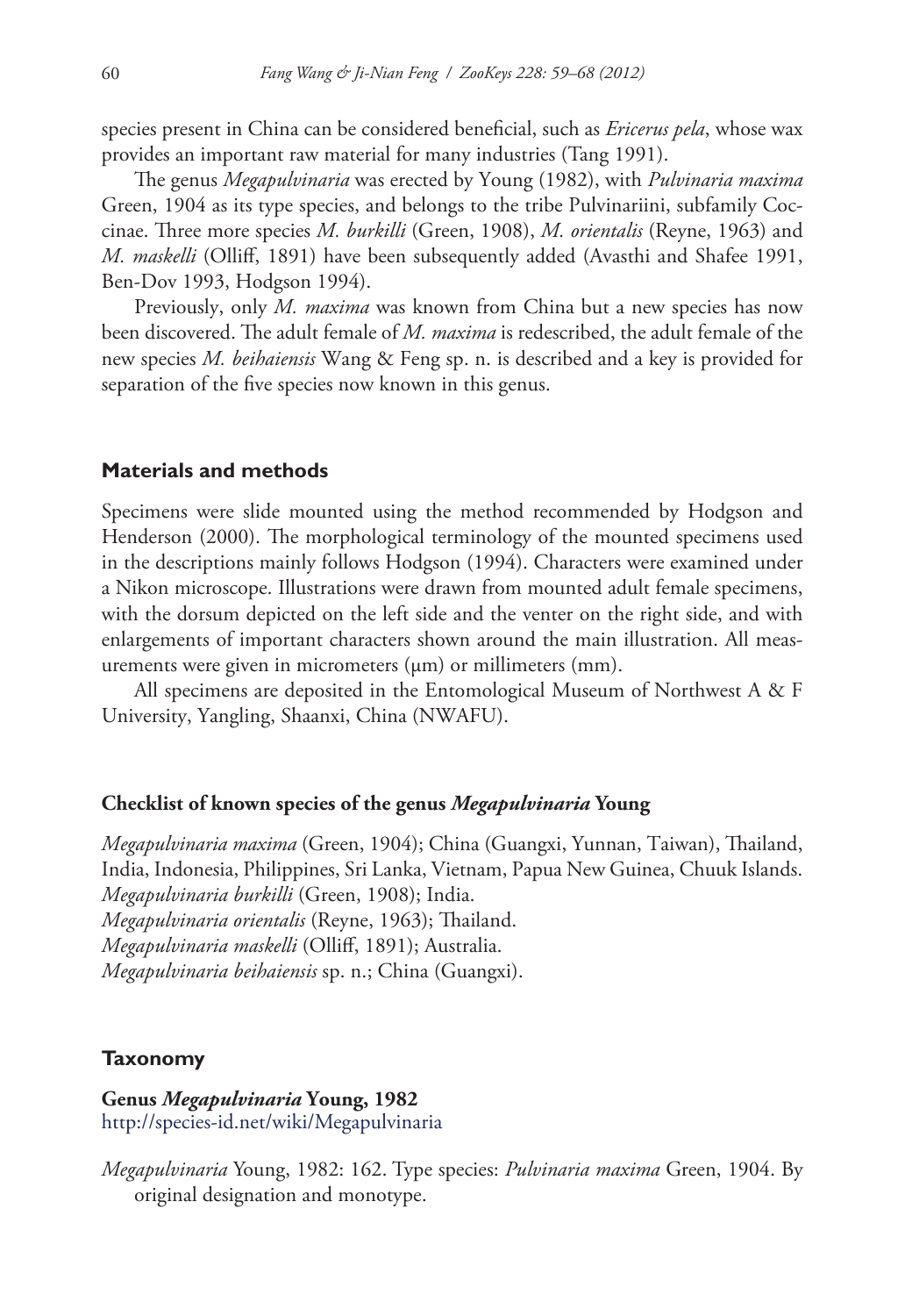**Generic diagnosis. Adult female.** Body elongate oval to broad oval; stigmatic clefts distinct. **Dorsum.** Dorsal setae spinose or conical. Dorsal submarginal tubercles absent. Preopercular pores present or absent. Dorsal tubular ducts present or absent. Eyespots generally displaced onto dorsum (marginal on *M. maxima*). Anal plates together quadrate, each plate with 2 spinose and/or truncate setae along inner margin, a similar seta on apex and a spinose seta present in discal position (possibly on outer margin of *M. maskelli*). Anal ring with 6 setae. **Margin.** Marginal setae stout, apex truncate or bidentate, and with 2 types present, one shorter and broader than other (about same length and one slightly broader than other both in *M. maskelli* and *M. beihaiensis*); broader setae on head and posterior margins of abdomen (0–3 broader setae present between two stigmatic clefts in *M. beihaiensis*). Stigmatic clefts deep or shallow, each with 3–12 stigmatic spines. **Venter.** Antennae 7–9 (mostly 8) segmented. Legs well-developed, each with a tibio-tarsal articulation and an articulatory sclerosis, each claw with a denticle on the widest part. Pregenital setae 2 pairs. Spiracular disc-pores each mainly with 5 loculi. Pregenital disc-pores each mainly with 10 loculi, restricted to abdominal segments. Ventral tubular ducts of three types, with a submarginal band of small tubular ducts; median area of head, thorax, and anterior 1–3 abdominal segments with large ducts each with both outer and inner ductules broad or stout (anterior submargin and all median area in *M. maskelli*); posterior abdominal segments of moderately tubular ducts.

**Distribution.** Oriental and Australian regions.

# **Key to all adult females of** *Megapulvinaria*

| $\mathbf{1}$  |                                                                                  |
|---------------|----------------------------------------------------------------------------------|
|               |                                                                                  |
| $\mathcal{L}$ |                                                                                  |
|               |                                                                                  |
| 3             | With only 3 stigmatic spines in each stigmatic cleft  M. maskelli (Olliff)       |
| $\frac{1}{2}$ | With more than 3 stigmatic spines in each stigmatic cleftM. beihaiensis sp. n.   |
| 4             | With only 1 pair of interantennal setae present; all of lateral stigmatic spines |
|               |                                                                                  |
|               | With 2-5 pairs of interantennal setae present; not all of lateral stigmatic      |
|               |                                                                                  |

# *Megapulvinaria maxima* **(Green, 1904)**

[http://species-id.net/wiki/Megapulvinaria\\_maxima](http://species-id.net/wiki/Megapulvinaria_maxima) Figure 1

*Pulvinaria maxima* Green, 1904: 206. *Pulvinaria thespesiae* Green, 1909: 259. Syn. by Takahashi 1935: 10. *Eriochiton formosae* Takahashi, 1929: 64. Syn. by Takahashi 1935: 10. *Megapulvinaria maxima* (Green), Young 1982: 162.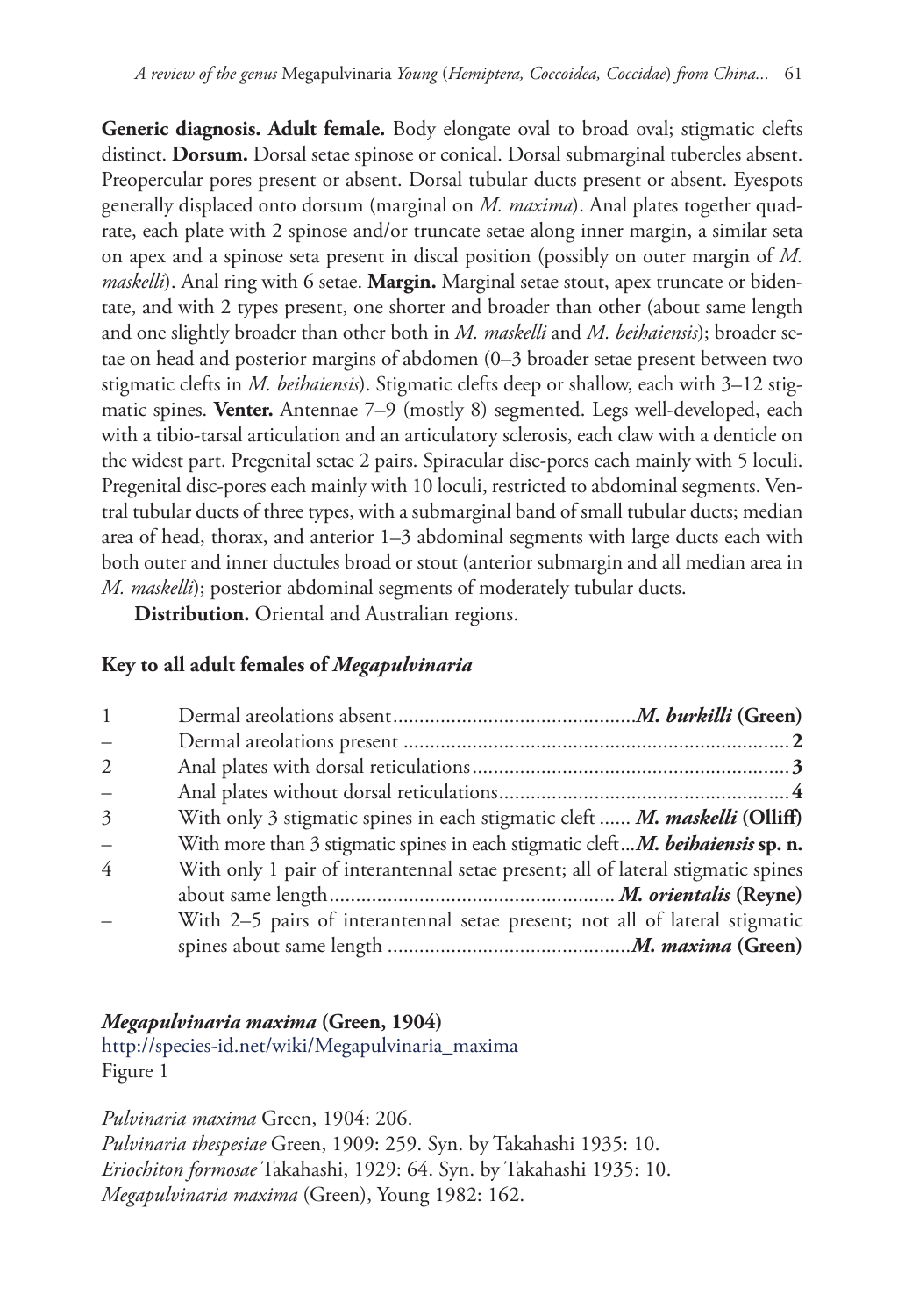**Material examined.** 5 adult females, CHINA, Yunnan, Jingdong, 18. x. 1976 on Pigeonpea (*Cajanus cajan* (L.) Millsp., Leguminosae), Xiao-Ze Chen (NWAFU).

**Note.** The measurements are based on all 5 specimens.

**Diagnosis. Adult female. Mounted material.** Body elongate oval, about 4.2–6.2 mm long and 2.7–3.8 mm wide. Anal cleft approximately 1/7 of the body length. Stigmatic clefts deep.

**Dorsum.** Derm membranous. Dermal areolations well developed, each with 1 or 2 dorsal microducts. Dorsal setae conical, with a well-developed basal socket, each 8–16 µm long, scattered throughout. Dorsal simple pores each with a slightly sclerotized margin, randomly distributed. Dorsal microducts each with a very short outer ductule and a longer, fairly broad inner filamentous ductule, sparsely located in dorsal areaolations. Dorsal tubular ducts each with a short outer ductule and a fine inner ductule with a minute terminal gland, sparsely distributed. Preopercular pores absent. Anal plates together quadrate; posterior margin slightly longer than anterior margin, outer angle slightly obtuse; each plate with a large cylindrical seta in discal position, each 34–50 µm long, a large spatulate seta apically, each 52–64 µm long, and with 2 spinose and/ or spatulate setae along posterior 1/3rd of inner margin, each 40–56 µm long. Anogenital fold with 1 pair of long setae and 1 pair of short setae along anterior margin and 2 or 3 pairs lateral margin. Anal ring subcircular, with 2 or 3 rows of translucent pores and 6 anal ring setae. Eyespots present some way onto dorsum, each 80–96 µm wide.

**Margin.** Marginal setae of 2 types: 1) large and stout setae, each 17–38 µm long, with nearly parallel sides, and with either a truncate or a bifid apex, all with well-developed basal sockets, each socket with 1 or 2 small pores; with 96–110 setae between anterior clefts, 36–46 setae on each side between stigmatic clefts, and 84–98 setae between each posterior stigmatic cleft and anal cleft; and 2) quite broad and short setae, each 14–24 µm long, with parallel sides and a truncate, flattened apex, and with a larger basal socket about twice as broad as that of type 1), each socket with 3–8 small pores; latter type of marginal setae only distributed on anterior and posterior ends, with 16–22 setae anteriorly on head and prothorax, 5–12 setae on either side of abdomen near anal cleft. Stigmatic clefts deep; stigmatic spines bluntly spinose and mostly straight, with 4–8 spines in each anterior cleft and 5–10 in each posterior cleft; length of each 42–96 µm, with median 1–3 spines much longer than the lateral spines.

**Venter.** Derm membranous. Antennae 8 segmented, each 505–586 µm long; third segment longest; with 2 pairs of long setae and 1–3 pairs of short interantennal setae. Clypeolabral shield 198–232 µm long, 205–240 µm wide; labium 90–106 µm long, 113–144 µm wide. Legs well-developed, each with a tibio-tarsal articulation and articulatory sclerosis; claws with a denticle on widest part, claw digitules broad and expanded apically, tarsal digitules slender, knobbed and longer than claw digitules; trochanter+femur 239–405 µm, tibia 180–245 µm and tarsus 96–122 µm. With 2 pairs of long pregenital setae present in both segments VI & VII; submarginal setae present in a single row; other setae slender, each 4–10 µm long, quite sparsely distributed. Spiracles normal, spiracular disc-pores each with 5 loculi, present in a broad band between stigmatic cleft and each spiracle. Pregenital disc-pores each mainly with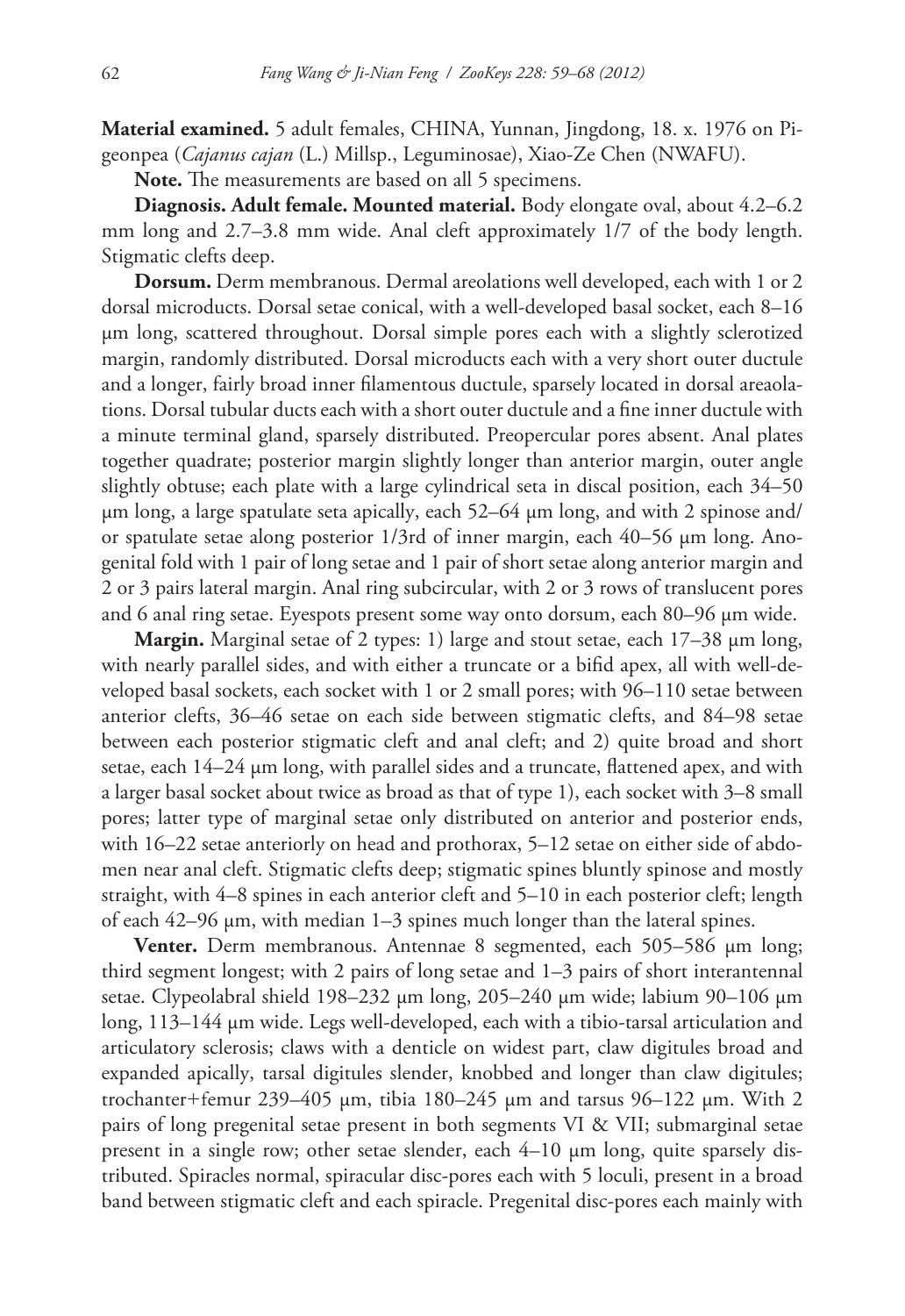

**Figure 1.** Adult female of *M. maxima* Green, **A** body derm **B1, B2** two kinds of marginal setae **C** stigmatic spine **D** dorsal microduct **E** dorsal pore **F** dorsal tubular duct **G** anal plates **O** ano-genital fold **H** pregenital disc-pore **I** tibio-tarsus of hind leg **J1, J2, J3** ventral tubular ducts **K** spiracle disc-pore **L** ventral microduct **M** antenna **N** dorsal seta.

10 loculi, present around the vulva and on posterior 4 abdominal segments. Ventral microducts scattered. Ventral tubular ducts of 3 types present: 1) a duct with a short outer ductule and a fine inner filament, with a minute terminal gland, present in a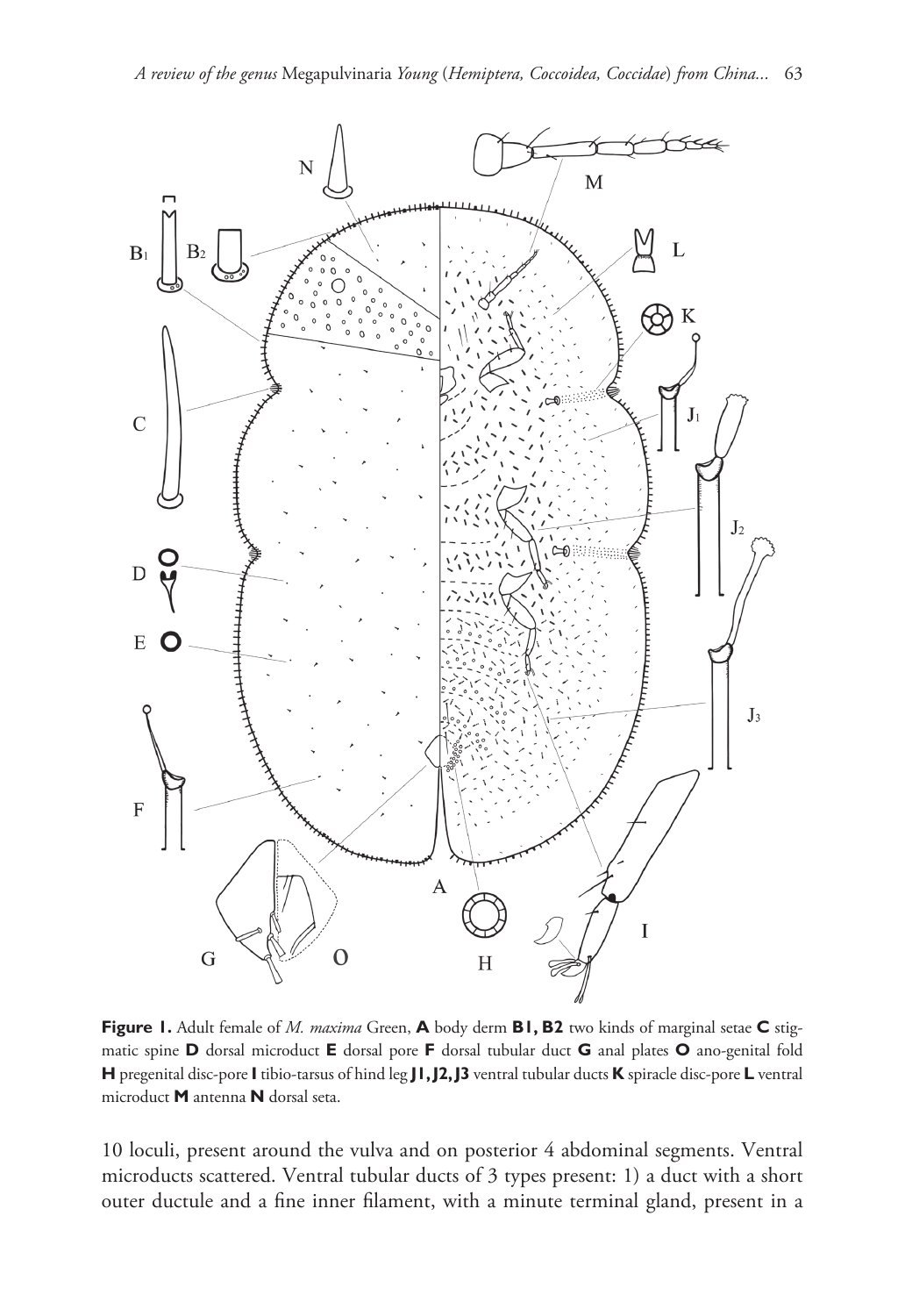complete submarginal band; 2) a duct with outer and inner ductules both broad and with a well-developed terminal gland, present medially on head, thorax and anterior 1 or 2 abdominal segments; and 3) a duct with a moderately long outer ductule and a thin inner ductule slightly longer than outer ductule, with a flower-shaped terminal gland, present medially on posterior abdominal segments and extending and mingling with marginal band of type 1) ducts.

**Distribution.** China (Guangxi, Yunnan, Taiwan), Thailand, India, Indonesia, Philippines, Sri Lanka, Vietnam, Papua New Guinea, Chuuk Islands.

**Comments.** Since Green (1904) originally described *M. maxima*, it had been described and illustrated by many authors, such as Green (1904, 1909), Takahashi (1929), Tang (1991), Hodgson (1994). Our observations agree well with these in descriptions in most respects. Tang (1991) and Hodgson (1994) pointed out the presence of dorsal areolations and denticles on widest part of claws, which Green (1909) and Takahashi (1929) failed to observe respectively. The outer angles of anal plates were obtuse or broadly rounded rather than at a right-angle, as shown by Hodgson (1994). We have confirmed the occurrence of dorsal areolations and denticles, and the outer angles are slightly obtuse in our examined specimens. Moreover, Hodgson (1994) described four types of dorsal pores, but we just observed just two types.

This species is close to *M. burkilli* (Green) (data from Green, 1908), but it can be distinguished from the latter by the following features (character states of *M. burkilli*  in brackets): (1) the much larger body size in comparison to the latter (4 mm long, 2 mm wide); and (2) with well-developed dermal areolations present (absent).

*Megapulvinaria beihaiensis* **Wang & Feng, sp. n.** [urn:lsid:zoobank.org:act:56E4CA5F-6C56-431C-AD2B-6A54776BC16B](http://zoobank.org/?lsid=urn:lsid:zoobank.org:act:56E4CA5F-6C56-431C-AD2B-6A54776BC16B) [http://species-id.net/wiki/Megapulvinaria\\_beihaiensis](http://species-id.net/wiki/Megapulvinaria_beihaiensis) Figure 2

**Material examined. Holotype:** adult female. CHINA, Guangxi, Beihai, Haibin Park. 26. vii. 2010, on *Cinnamomum* sp., (Lauraceae), Bin Zhang (NWAFU)

**Paratypes.** 3 adult females, the data same as holotype.

Note. The measurements are based on all 4 specimens.

**Description. Adult female. Unmounted material.** Adult female yellowish brown or dark brown, elongate oval and with a longitudinal dorsal ridge in dorsal straight median area (materials examined were all immersed in 75% ethanol, and the ovisac was not seen). The specimens collected on the lamina of the host plant.

**Mounted material.** Body elongate oval, about 2.1–3.2 mm long, 1.3–1.7 mm wide. Anal cleft approximately 1/8 of the body length. Stigmatic clefts deep.

**Dorsum.** Derm membranous. Dermal areolations well-developed, each with a dorsal microduct. Dorsal setae conical, with a well-developed basal socket, each 6–11 µm long, scattered throughout. Dorsal simple pores each with a slightly sclerotized margin, randomly distributed. Dorsal microducts each with a very short outer duct-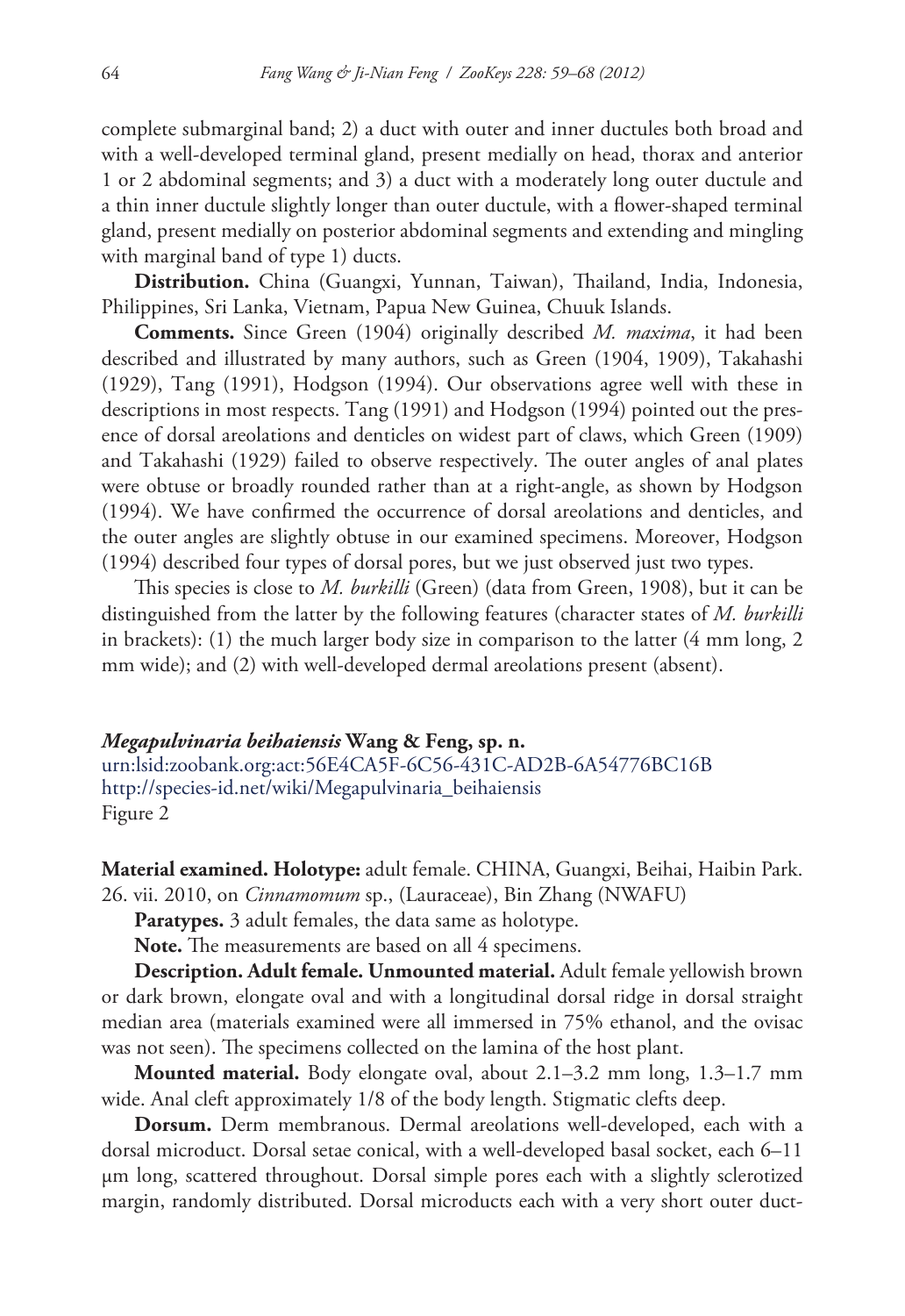

**Figure 2.** Adult female of *M. beihaiensis* sp. n., **A** body derm **B1, B2** two kinds of marginal setae **C** stigmatic spine **D** dorsal microduct **E** dorsal pore **F** dorsal tubular duct **G** anal plates **O** ano-genital fold **H** pregenital disc-pore **I** tibio-tarsus of hind leg **J1, J2, J3** ventral tubular ducts **K** spiracle disc-pore **L** ventral microduct **M** antenna **N** dorsal seta.

ule and a long, fairly broad inner filamentous ductule, sparsely located in each dorsal areaolation. Dorsal tubular ducts each with a short outer ductule and a fine inner ductule with a minute terminal gland, sparsely distributed. Preopercular pores absent.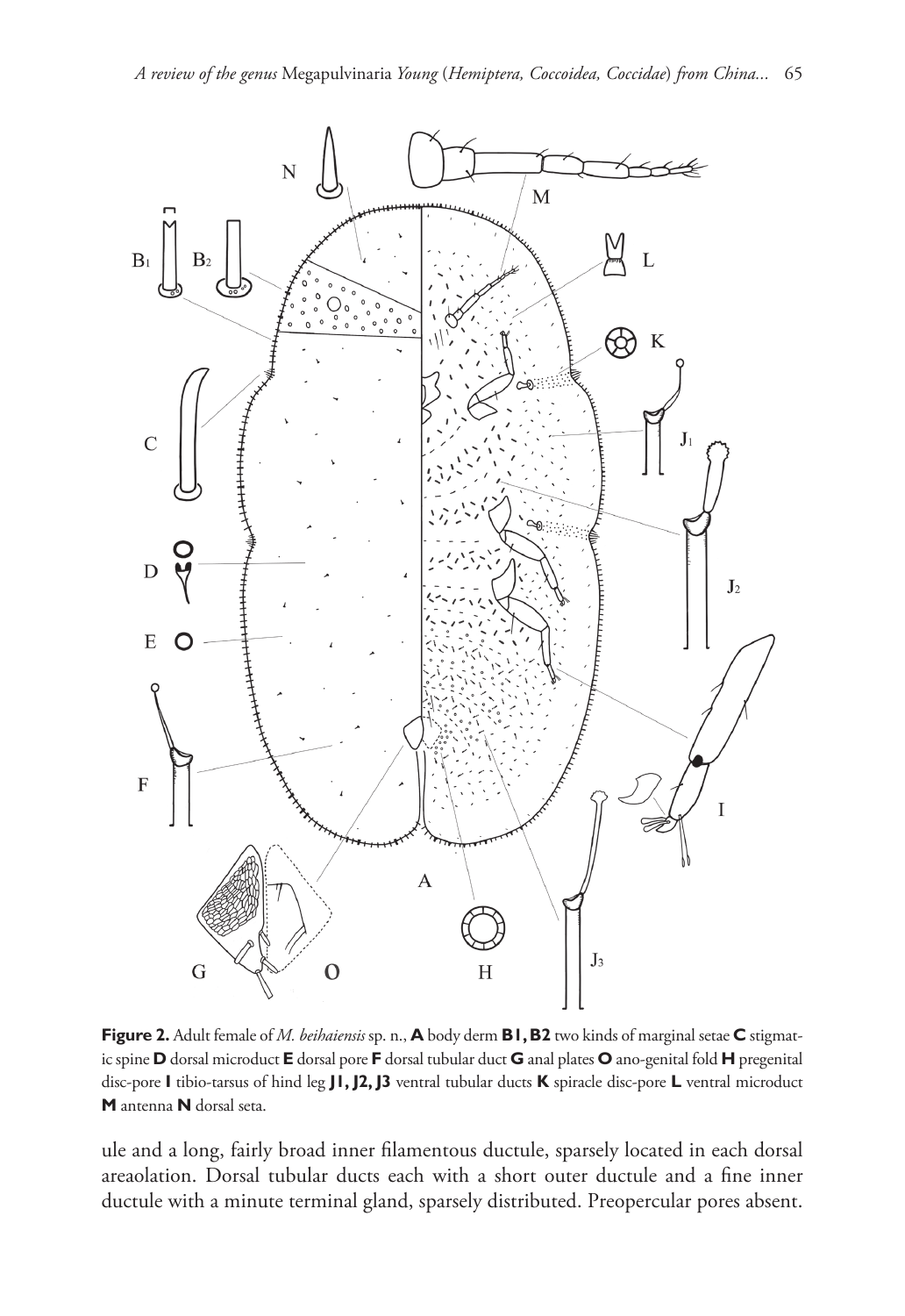Anal plates together quadrate, dorsal surface with reticulations on anterior two-thirds; posterior margin subequal to or slightly longer than anterior margin, outer angle a right-angle; each plate with a blunt spinose seta in discal position, each 34–42 µm long, a large spinose or spatulate seta apically, each 48–54 µm long, and with 2 spinose setae along posterior 1/3rd of the inner margin, each 32–44 µm long, length of plates 146–167 µm, width of single plate 74–88 µm. Ano-genital fold with 1 pair of long setae and 1 pair of short setae along anterior margin and 2 or 3 pairs lateral margin. Anal ring subcircular, with 2 or 3 rows of translucent pores and 6 anal ring setae. Eyespots present some way onto dorsum, each 42–60 µm wide.

**Margin.** Marginal setae of 2 types: 1) stout setae, each 18–30 µm long; each seta with nearly parallel sides and with either a truncate or a bifid apex, all with well-developed basal sockets, each socket with 1 or 2 small pores; with 101–111 setae between anterior clefts, 34–42 setae on each side between stigmatic clefts, and 74–85 setae between each posterior stigmatic cleft and anal cleft; 2) quite strong setae, subequal in length with type 1) but slightly broader; each seta with parallel sides, with a truncate and flattened apex, and with a large basal socket about twice as broad as that of type 1), each socket with 2–8 small pores; with 10–16 setae anteriorly on head and prothorax, 0–3 setae between stigmatic clefts, and 4–10 setae on either side of abdomen near anal cleft. Stigmatic clefts deep; stigmatic spines bluntly spinose and mainly curved apically, with 4 or 5 spines in each anterior cleft and 5–8 spines in each posterior cleft; length of each 34–62 µm, and the median 1–3 spines longer than the lateral spines.

**Venter.** Derm membranous. Antennae 8 segmented, each 346–378 µm long, the third segment longest; with 2 pairs of long setae and 2 or 3 pairs of short interantennal setae. Clypeolabral shield 138–160 µm long, 160–172 µm wide; labium 96–112 µm long, 84–112 µm wide. Legs well-developed, each with a tibio-tarsal articulation and articulatory sclerosis; claws with a denticle on widest part, claw digitules both broad and expanded apically; tarsal digitules slender, knobbed and longer than claw digitules; trochanter+femur 212–245 µm, tibia 136–188 µm and tarsus 54–75 µm. With 2 pairs of long pregenital setae present in both segments VI & VII; submarginal setae present in a single row; other setae slender,  $6-20 \mu m$  long, quite sparsely distributed. Spiracles normal; spiracular disc-pores each mainly with 5 loculi, present in a broad band between stigmatic cleft and each spiracle. Pregenital disc-pores each mainly with 10 loculi, present around the vulva and on posterior 5 abdominal segments but becoming progressively less frequent anteriorly. Ventral microducts scattered. Ventral tubular ducts of 3 types present: 1) a duct with a short outer ductule and a fine inner filament with a minute terminal gland, present in a complete submarginal band; 2) a duct with a broad outer ductule, a stout inner ductule (as broad as outer ductule in some specimens) and with a welldeveloped terminal gland, present medially on thorax and anterior abdominal segments; and 3) a duct with a moderately long outer ductule, a thin inner ductule slightly longer than outer ductule, with a flower-shaped terminal gland, present medially on posterior abdominal segments and extending and mingling with marginal band of type 1) ducts.

**Distribution.** China (Guangxi).

**Etymology.** The specific epithet is taken from the type locality Beihai.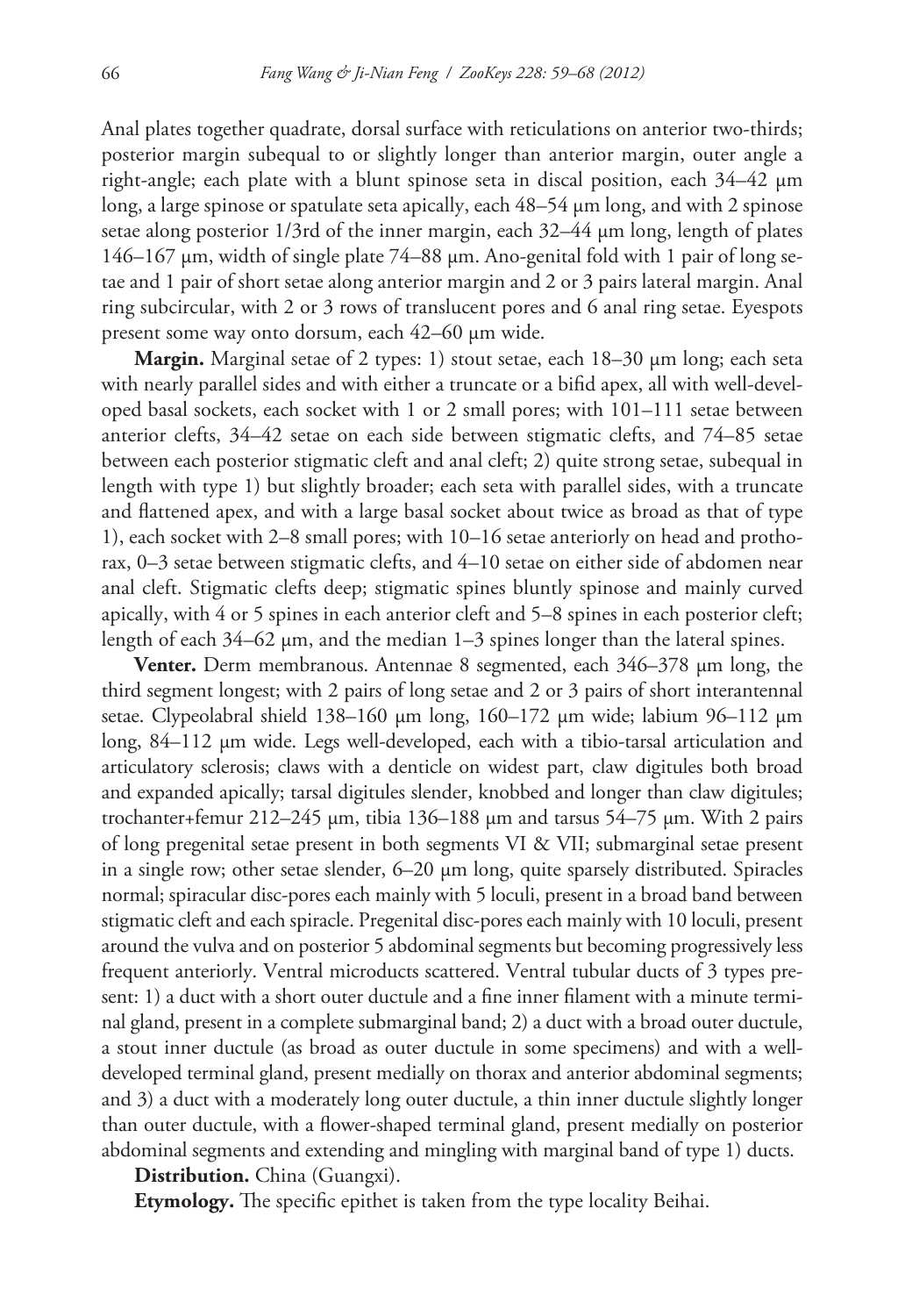**Comments.** This new species resembles *M. maskelli* (Olliff) (data from Qin and Gullan 1992) in having: (1) dorsal reticulations on the anal plates, and (2) 2 types of marginal setae of about same length. However, *M. beihaiensis* can be distinguished by following features (character states of *M. maskelli* in brackets): (1) more than 3 stigmatic spines in each stigmatic cleft (only 3); (2) having dorsal tubular ducts (absent); (3) lacking preopercular pores (present); (4) eyespots displaced onto the dorsum (on the margin); and (5) the marginal setae of much broader basal socket often present between stigmatic clefts (absent).

*M. maskelli*, currently only known from the Australian region, is the only non-Oriental species in this genus and has some distinctive characteristics within *Megapulvinaria*. It differs from other species in having: (1) only 3 stigmatic spines in each stigmatic cleft; (2) eyespots located on margin; and (3) the discal setae possibly on outer margin of anal plates.

## **Acknowledgements**

We are grateful to Dr. Kumar Avasthi (Vaish College, Department of Zoology, India) for providing related papers. We wish to thank Dr. John Richard Schrock (Emporia State University, USA) for his very kind linguistic help with this manuscript. This study is supported by the National Natural Science Foundation of China (Grant No. 30870324).

## **References**

- Avasthi RK, Shafee SA (1991) Classification of Indian Coccidae (Homoptera: Coccoidea). Indian Journal of Systematic Entomology 8: 7–26.
- Ben-Dov Y (1993) A Systematic Catalogue of the Soft Scale Insects of the World (Homoptera: Coccoidea: Coccidae) with data on geographical distribution, host plants, biology and economic importance. Flora & Fauna Handbook, No. 9. Sandhill Crane Press, Gainesville, 536 pp.
- Ben-Dov Y (2012) ScaleNet: a database of the scale insects of the world. [http://www.sel.barc.](http://www.sel.barc.usda.gov/scalenet/scalenet.htm) [usda.gov/scalenet/scalenet.htm](http://www.sel.barc.usda.gov/scalenet/scalenet.htm) [accessed 18 March 2012]
- Green EE (1904) On some Javanese Coccidae: with descriptions of new species. Entomologist's Monthly Magazine 40: 204–210.
- Green EE (1908) Remarks on Indian Scale Insects (Coccidae), Part III. With a catalogue of all species hitherto recorded from the Indian continent. Memoirs of the Department of Agriculture in India, Entomology Series 2: 15–46.

Green EE (1909) The Coccidae of Ceylon, Part IV. Dulau & Co., London, 250–344.

- Henderson RC, Hodgson CJ (2005) Two new species of *Umbonichiton* (Hemiptera: Sternorrhyncha: Coccoidea: Coccidae) from New Zealand. Zootaxa 854: 1–11.
- Hodgson CJ (1994) The Scale Insect Family Coccidae: An Identification Manual to Genera. CAB International, Wallingford, Oxon, UK, 639 pp.